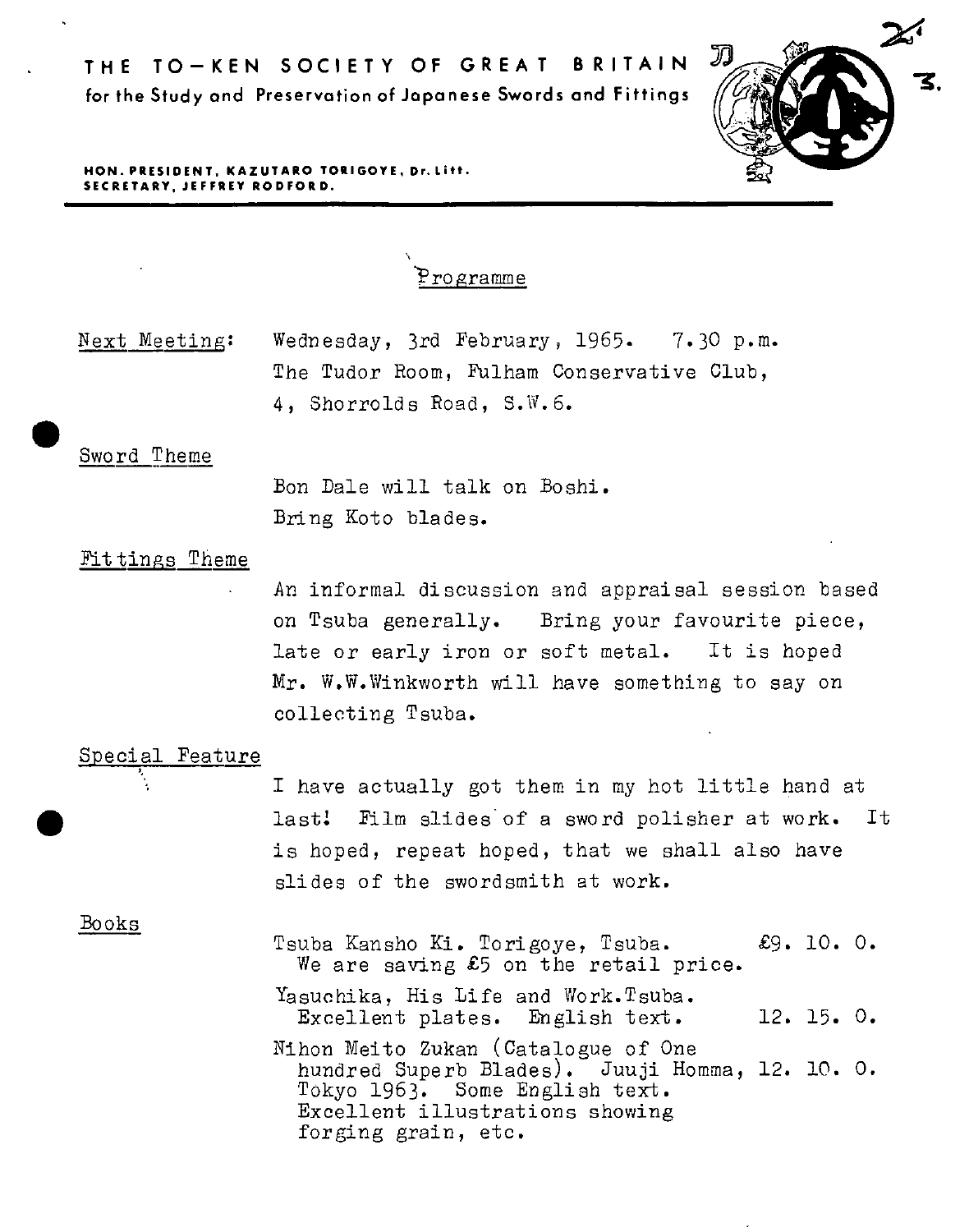## NOTE FROM THE PRESIDENT

• In a letter received from Dr. Torigoye, commenting on the summary of the talk given on Sword Etiquette at the December meeting, the President gives an interesting additional piece of information. He confirms that as a general rule swords should be placed on a sword rack in the manner described, with the hilts towards the left. But, he adds, in the case of Daimyo swords, these should be placed on a rack in the opposite manner, that is, with the hilts towards the right. This is interesting in that it is obviously the explanation of photographs which are sometimes seen in Japanese sword literature, i.e. "Token Bijutsu", of swords resting on a rack in this manner, in what one would normally suppose was the wrong way round.

## BLADE JUDGING

At the January meeting a very lively time was had by eighteen members who tried their hand at placing in order of merit five sword blades. The blades were laid, resting on pillows, on <sup>a</sup> table with the hilts in place, the nakago remaining covered. The blades were judged for quality of condition, shape, boshi, forging and yakiba. Points from 0 to 10 were awarded privately by each member on a form provided for the purpose, and the points for each sword brought to a total. The eighteen totals for each blade were then added, and an average mark worked out for each. Out of a possible top mark of 50, the highest mark of  $37\frac{1}{2}$  was obtained by <sup>a</sup>heavy wakizashi blade by YAMATO NO KAMI YOSHIMICHI, lst generation, Kwanbun period. The other totals were 33, 29, 28 $\frac{1}{2}$ , 27. The last three marks rather suggest an element of caution amongst members!

As a matter of interest, the blade which was given the highest number of points by the most experienced members present, was given the lowest mark on the combined totals of the membership. *<sup>A</sup>*lesson may be learnt from this, and the writer, Bon Dale, makes no apologies for stressing it again. The Yoshimichi was in nearly perfect condition, the blade in question, which proved to be 0-suriage and unsigned, was in very poor state. However, look into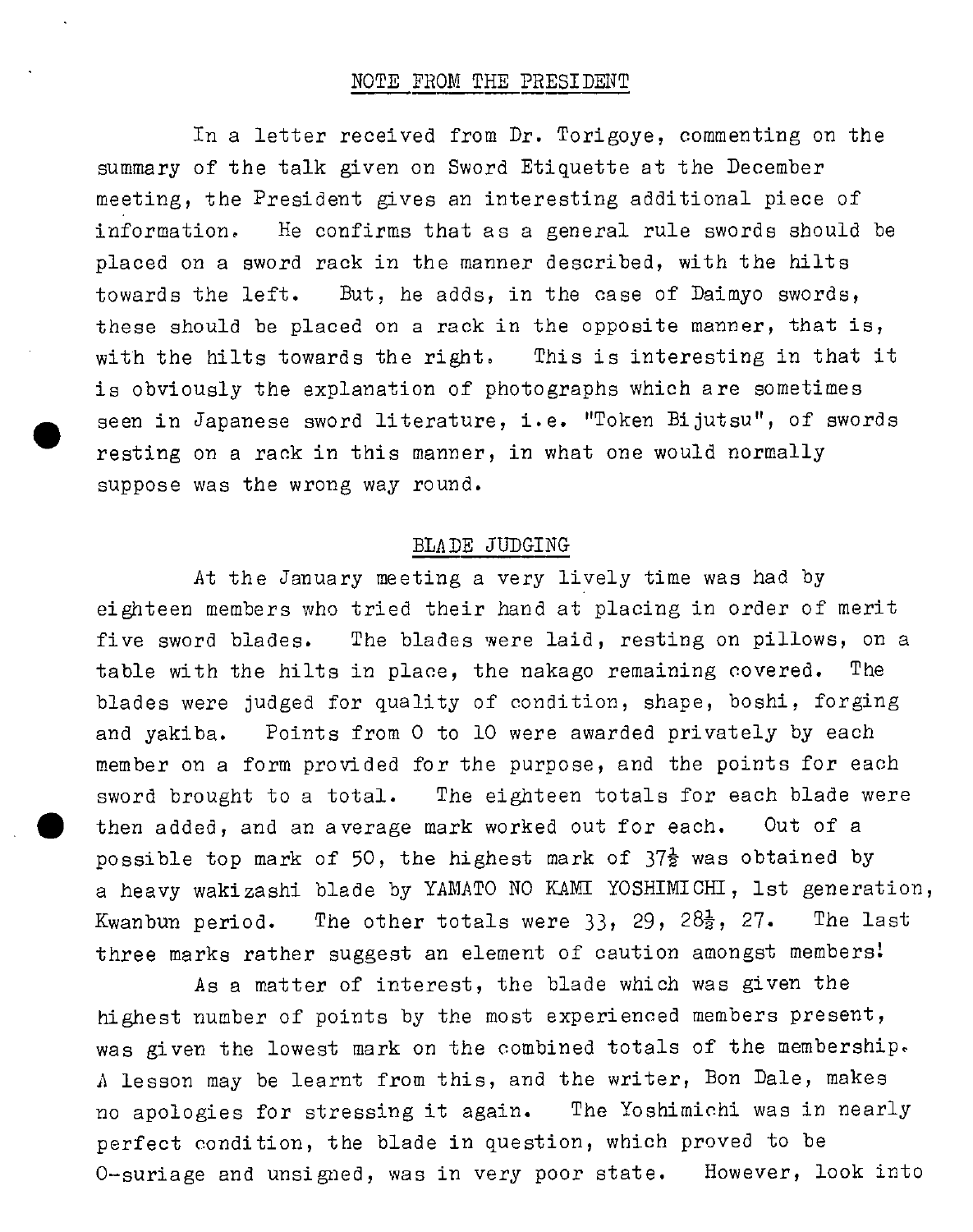the blade, ignore the mere surface condition, *A* clean pretty face is all very fine, but a grimy face may be even more beautiful beneath the dirt.

# TSUKARERU

Due to a lack of clarity in my talk on the examination of blades, summarised in the January programme, there seems to have been a tendency for some members to regard the condition of TSUKARERU, or tiredness in blades, as a major fault. It cannot be said too emphatically that this is not so. Tiredness is a condition, which may develop in blades of great age, but it is not a fault. For example, in descriptions in JUYO TOKEN NADO ZUFU, some of those blades which are regarded in Japan as National Treasures will be found to be described as having areas of tiredness. times to be generally "faded" or tired. Even some-

Obviously this condition can become advanced to such an extent that a blade ceases to have any real aesthetic value, and here the collectors personal feelings must be the final judge. But a little tiredness should not damn an otherwise good old blade. If, however, the condition is apparent, extensively, in a late *K*oto or Shinto blade, this may be another matter and may indeed be faulty workmanship •

#### IDENTIFICATION OF SOME UNSIGNED TSUBA

•

Summary of the talk given by John Harding on Jan.6th.

The object was to explain some of the fundamental technical features related to different schools (not individual artists) and so introduce a little rule of thumb into the problem of identification.

On this occasion two open work schools of similar character were chosen. Akasaka family & Higo, Hayashi & Nishigaki for openwork.

It should be understood that the following information must be regarded as a general rule and that individual artists varied in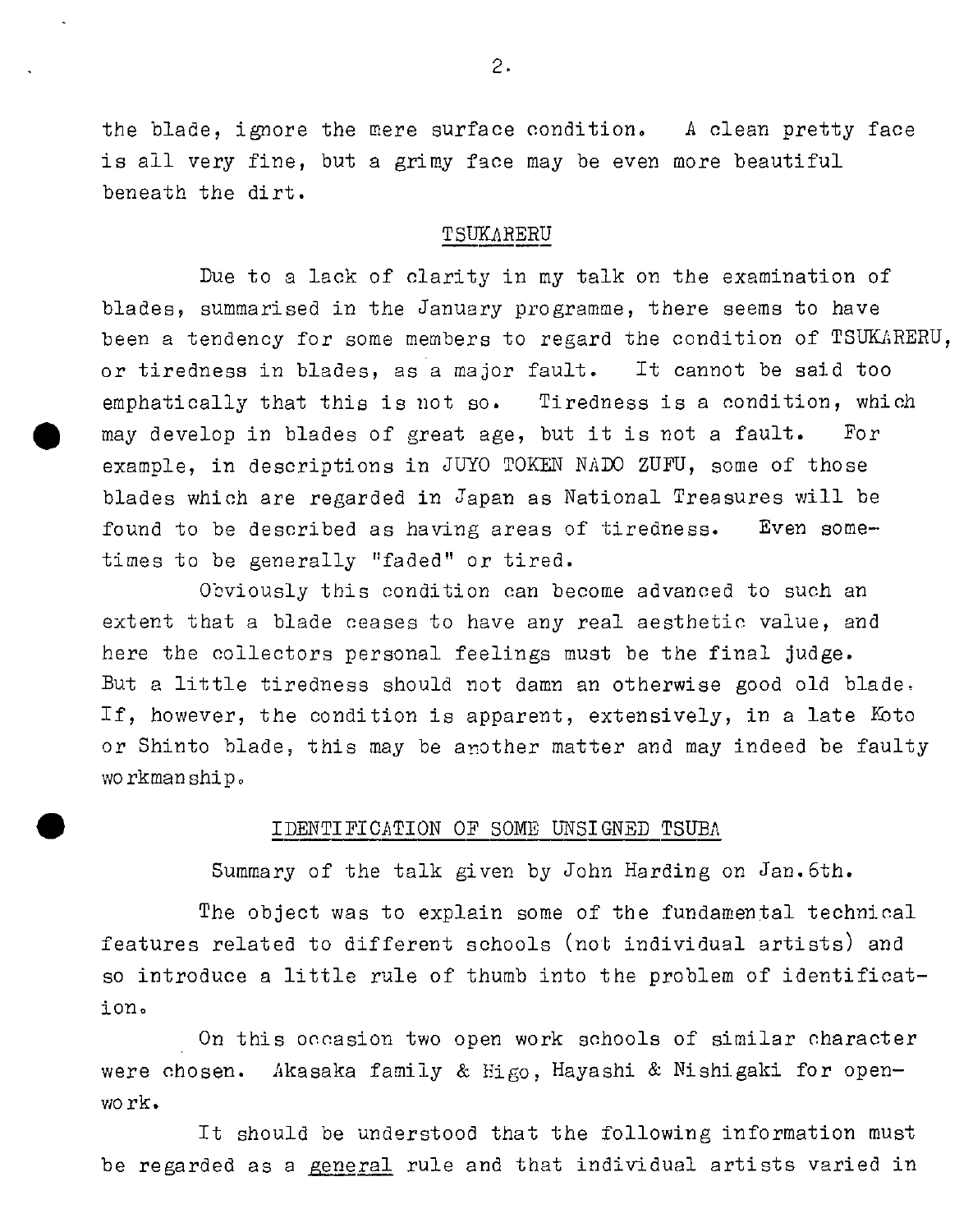their work, also many pieces will not fit the rule at all. Some excellent copies of genuine pieces are so borderline that the most experienced persons have difficulty in judging them. However, armed with some of the right information it may just be possible to detect the copyist reverting to his own school technique.

#### HIGO AND AKASAKA 17th - 19th CENTURY

There were eight generations of Akasaka from 1657 - 19th century. They started as employees of a designer and dealer  $-$ Karaganeya Hikobei, who is said to have taught the first master of the family, working to his own designs.

 $\bullet$ At this same time in Higo Province the two other opanwork families with which we are concerned, were flourishing. The Hayashi family, of which there were seven generations, Matashichi being the first master. The Nishigaki family which had eight generations, Kanshiro was the first master.

For the first three generations in each family there were no common designs and no evidence of copying seems to be available. It was the later Akasaka artists who seemed to take a fancy to copying the earlier Hi go designs, and it appears that the feeling was not mutual, because there is little evidence of the Higo artists copying Akasaka designs.

The fourth Akasaka master was particularly clever at imitating Higo work, His pieces could sometimes be accepted as Higo student work, or even that of later Higo main line artists, if it were not for the fact that his Akasaka schooling shows in his technique. At first glance his work appears the same, it is in fact quite different.

Towards the end of the existence of the two schools, which may be called the period of decline, the artists mixed their work, and it is virtually impossible to tell who made which, unless the piece is signed, although by this time it does not really matter who made which.

Later still the tsuboi workers came on the scene and imitated everything and everyone connected with Hi go, and so making life even more difficult for us.

This article is to help to distinguish between the two schools.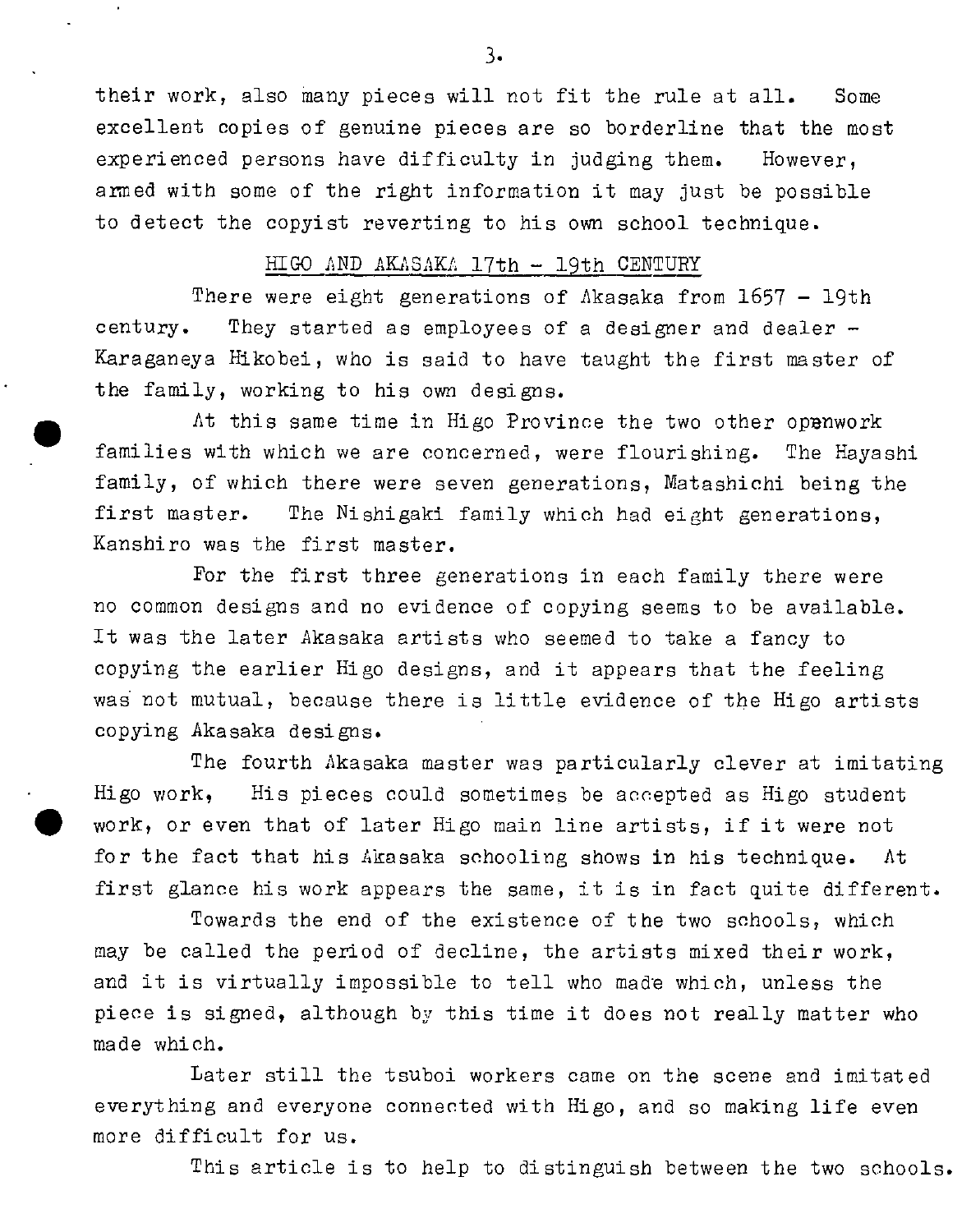When one has examined a tsuba and decided to which school it belongs, it is then that another problem arises, to decide whether it is student work or <sup>a</sup>main line artist. If student work, of which Master is the student a pupil? If main line, the work of which Master? This last problem cannot be written in a few words or indeed, in many pages. Many genuine pieces need to be seen and if possible handled, and the subtle differences between the Masters examined, It is here that we are concerned with the temper of metal, simplicity of design and many other aspects. When all these points are understood then true appraisal may be possible.

# THE DIFFERENCES BETWEEN AKASAKA AND HIGO SCHOOLS

 $\bullet$  , l, The thickness of the work of the first three masters of Akasaka was generally 6 mm., sometimes slightly under, sometimes a little over. The work of the Higo masters varied from 4 mm. to 6 mm. 2. Forging lines are often seen inside the piercing of Akasaka work, they are never seen in Higo pieces; the iron was forged tight. 3. The designs of Akasaka are: Bamboo leaves; Ichimai kiri, (single kiri leaf); flying storks; Mizu aoi and geese; geese alighting; swallows returning; bamboo and clove; willow and heron; drying nets; aoi and wheel; Nihon matsu, (Two pine trees); bamboo in the wind; axe and Hishi; Yatsuhashi (bridge of eight sections); these designs are not seen in Higo work.

4. The seppa dai of Akasaka Tsuba are comparatively narrow and tend towards a point at the top, even when the top is rounded it gives the impression of trying to make a point.

Higo seppa dai are broader and rounder, some are Koban shaped. See illustrations.

5. The edge ( mimi) of f1kasaka is nearly always round. The edge of Higo work is also round but tends towards the eliptical. See illustrations.

 $6.$  The to gane (chiselling around the tang hole) is different, and there are set patterns in the later work. See illustrations.

7. The inside walls of the piercings in Akasaka work are slightly concave to give the impression of sharpness or stiffness to the design, The inside walls of Higo piercings are slightly convex giving a roundness and warmth to the design. See illustrations.

4.